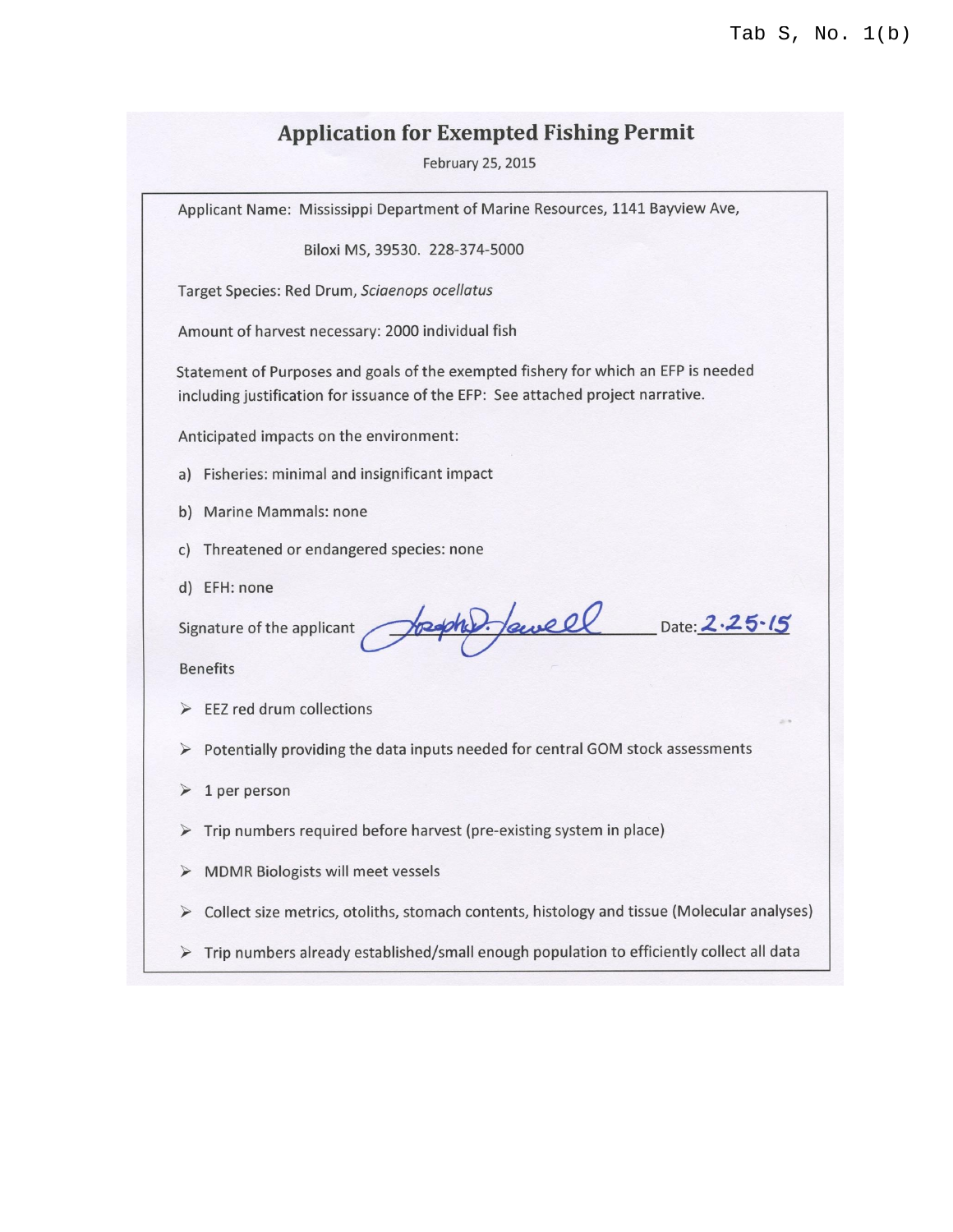# **Application for Exempted Fishing Permit**

February 25, 2015

**Red Drum Exempted Fishing Permit For the Economic Exclusion Zone in the Gulf of Mexico 2015-2016**



**Mississippi Department of Marine Resources 1141 Bayview Avenue Biloxi, MS 39530 Point of Contact: Joe Jewell Joe.jewell@dmr.ms.gov**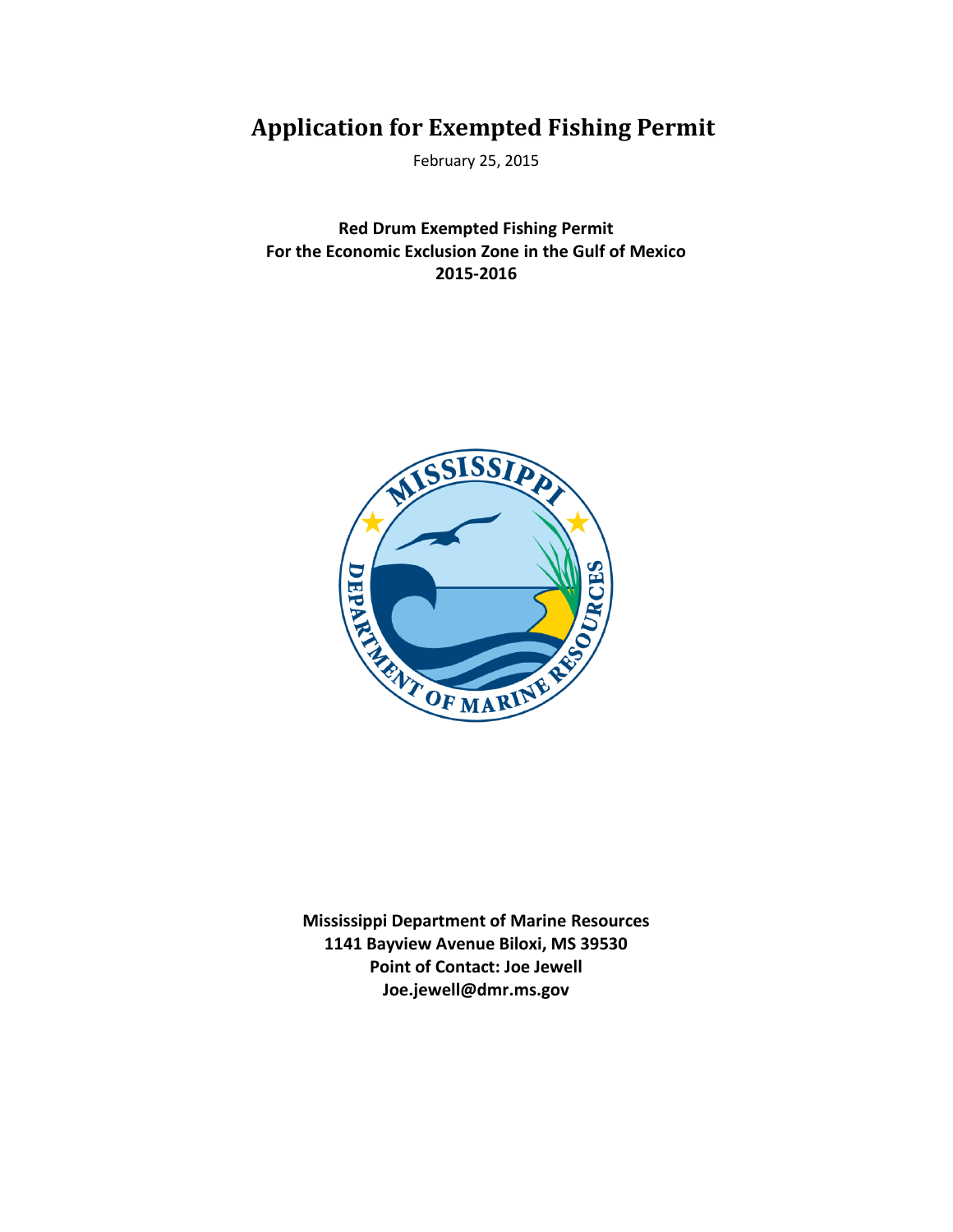#### **Introduction**

Red Drum (*Sciaenops ocellatus*) is a highly sought after species by sport fishermen in Mississippi coastal waters. They are primarily targeted as sub-adults in the estuaries because there is no legal fishery in offshore federal waters where adult fish live. The current Fishery Management Plan (FMP) last amended in 1988 by the Gulf States Marine Fisheries Commission (GSMFC), prohibited all harvest of Red Drum from the Exclusive Economic Zone (EEZ), and it remains so today. Since the federal moratorium, there has been a lack of recent assessment addressing vital life-history traits of Red Drum in Mississippi coastal waters and adjacent federal waters, including growth rates, length-at-age composition, histology, and diet (Powers 2012). Historically, fishery dependent census data collected from commercial fishermen using purse seines and gill nets in the EEZ contributed a major source of information (Comyns et al. 1991). Purse seines have been used in the past for tag and recapture surveys as well (Linton 2008), but in light of current restrictions to state waters, the logistics of completing such surveys have become much more complicated. These current restrictions limit the area from which spawning aggregations can be sampled. Furthermore, the turbidity of the water within the state's boundaries impedes the location of large spawning aggregations by spotter plane (Lohoefener et al. 1987). We believe the sampling methods described herein will be less likely to incur potential impacts on the spawning stock than the traditional methods.

Current monitoring for Red Drum in Mississippi state waters utilizes gill nets with separate panels of mesh sizes 2.0", 2.5", 2.75", 3.0", 3.5", 4.0", 5", 5.5", 6.0, 6.5", and 7.0". The station locations are almost exclusively estuarine, and the gill nets are selective for Red Drum ranging from approximately 10 to 30 inches total length (TL) (Porch et al. 2002). Larger individuals of the existing data set are obtained from the for-hire-industry. Captains of these boats participate in the monitoring by donating carcasses for processing by MDMR. These current sampling methods have not yielded sufficient amounts data for fish sizes greater than 20 inches TL. The for-hire industry is currently not permitted to take Red Drum from the EEZ where the preponderance of adult Red Drum reside.

#### **Justification and Methods**

In order to perform a comprehensive stock assessment it is vital that biological data from all life stages of the species be incorporated into the analyses. Issuance of an Exempted Fishing Permit would give Mississippi Department of Marine Resources (MDMR) access to Red Drum in later life-stages thereby ensuring a more robust data set. The lack of data for younger or older fish can render inaccurate estimates of growth parameters (Haddon 2001) used for developing the Age at Length Key (ALK). The existing data set contains only a poor representation of the mature, spawning-capable life stage of Red Drum and is completely void of any index of fecundity and diet composition for all life stages. Considering that Red Drum in Mississippi mature by age 6 at the latest (Murphy and Taylor 1990), and can live greater than 40 years (Murphy and Munyandorero 2009, Murphy and Taylor 1990), the existing data set is only representative of approximately 15% of the age classes for Red Drum. It is imperative that a more robust ALK, an index of fecundity, and composition of diet be determined to ensure reliable results from currently ongoing, as well as future stock assessments.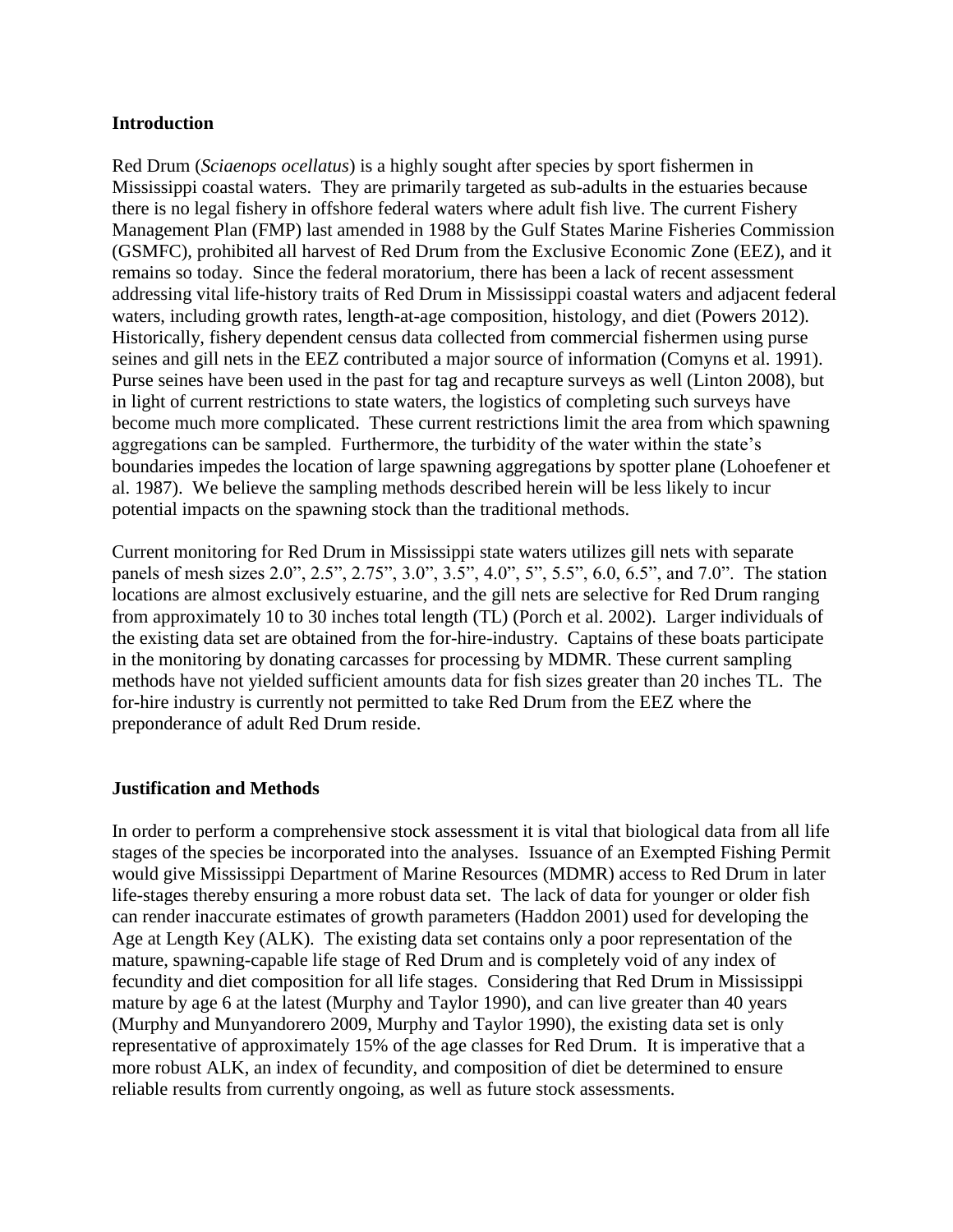To provide collections for the needed analyses, vessels of the for-hire industry will be permitted one fish per person per trip from the Exclusive Economic Zone (EEZ), having no length restrictions, with a quota of 30,000 lbs. total harvest over two years (approximately 1000 fish per year). Anglers will be allowed to keep their fish upon completion of data collection and removal of tissue/hard parts needed for analyses. The quota is to be enforced via mandatory reporting in conglomeration with current monitoring that employs mandatory reporting techniques. Vessel captains will be required to apply for each trip and must report catch for every trip via mandatory trip reporting system already in place within Mississippi. If 50% of the quota is met early in the first year, adjustments will be made to ensure the maximum is not exceeded. All data collected within the EFP will be available for state based and federal stock assessments upon request.

### **Collection Focus and Analysis**

*Population Genetics:* Molecular techniques will be used to identify possible meta-popluations and genetic structure within the central Gulf of Mexico. After fish collection, a small tissue sample will be removed from the pectoral fin  $(\sim 1 \text{ cm}^3)$  of each fish and placed in preservation buffer (Seutin et al., 1991). The samples will then be stored  $(-20^{\circ} \text{ C})$  at The University of Southern Mississippi (Hattiesburg) for genetic analyses (mtDNA). Additional efforts will be made (tissue kits provided to vessel captains) for anglers to collect fin tissue from additional fish caught and released as this in not a lethal collection method.

*Diet:* Stomach contents will be collected from each fish and analyzed for prey identification as well as concentrations of stable isotopes. Tissue samples from each Red Drum will be removed, frozen (0° C), and analyzed at The Gulf Coast Research Laboratory (GCRL) for stable isotopes identification as well (Ute et al. 2005). Outputs from these analyses will be used to identify trophic placement of Red Drum and prey items. Findings of both stomach and tissue analyses will then be compared to elucidate any difference in the proportion of food items ingested versus items assimilated.

Age: Many of the models frequently used in stock assessments require the development of an Age at Length Key (ALK). This is estimated from samples collected from a population and used to predict the mean length-at-age over the lifetime of the species. Reliable estimates are vital to the accuracy of the stock assessment. Red Drum collected under this permit will be measured (mm) for Total Length (TL), Fork Length (FL), and Standard Length (SL) as well as weighed (g). Otoliths will be removed, allowed to air dry, and processed according to the methods set forth in "A Practical Handbook for Determining the Ages of Gulf of Mexico Fishes" published by the Gulf states Marine Fisheries Commission. These observed lengths and ages will be the inputs used in developing the ALK.

*Histology:* Sex ratios, maturation of oocytes as well as fecundity analyses will be addressed by removing the reproductive organs of the Red Drum. The entire reproductive organs will be removed, identified as male or female, and weighed. A subsample of the tissue (~10 grams) will then be placed in a cassette and stored in Gilson's fluid. The cassettes will then be stored for further processing at (GCRL).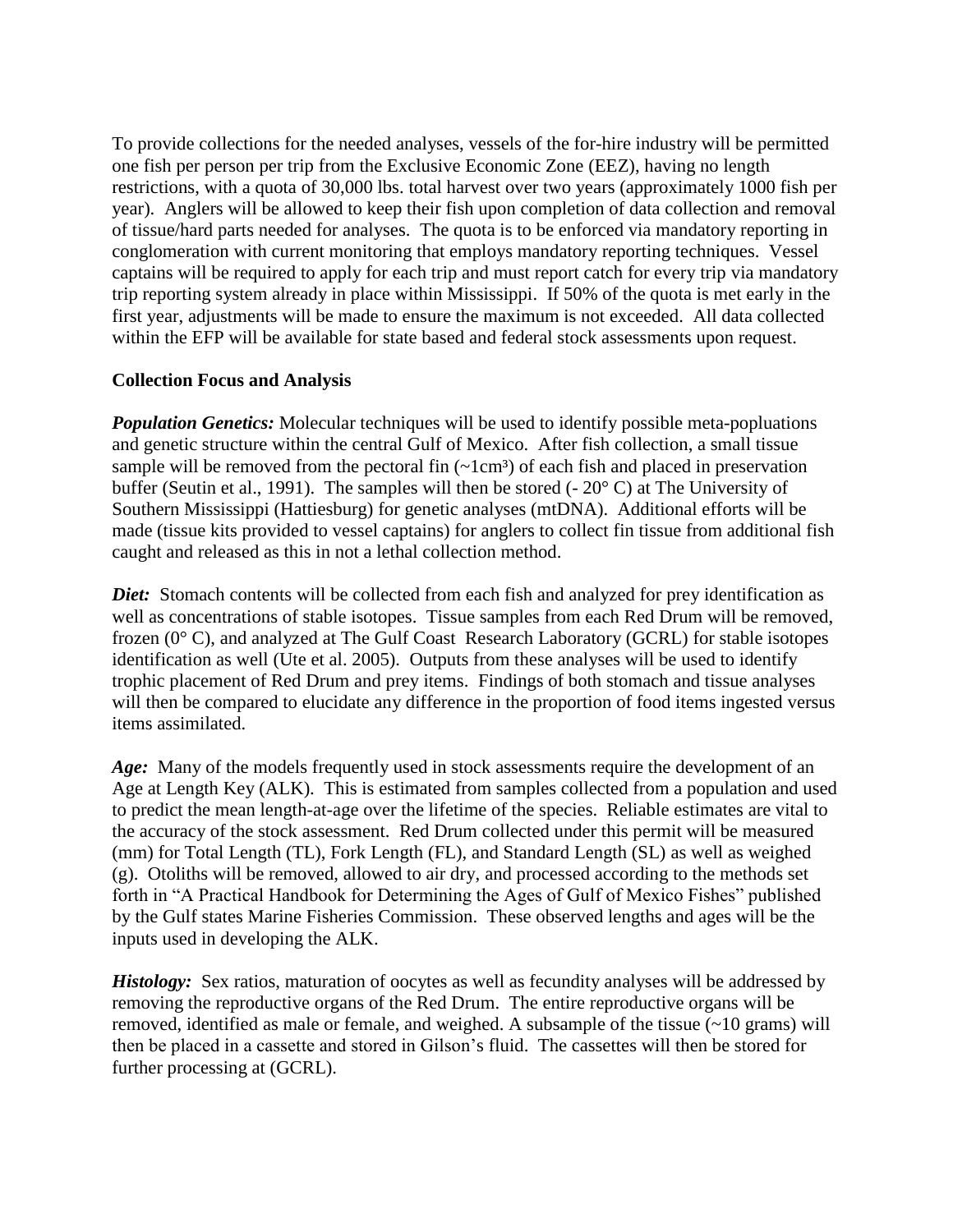#### **Literature Cited**

- Comyns, B. H., J. Lyczkowski-Shultz, D.L. Neiland, C.A. Wilson. 1991. Reproduction of Red Drum, *Sciaenops ocellatus*, in the North central Gulf of Mexico: Seasonality and spawner biomass. Larval fish recruitment and research in the Americas: proceedings of the thirteenth annual fish conference, 21-26 May 1989, Merida, Mexico (Robert D. Hoyt, ed.). NOAA Technical Report NMFS 95.
- Gulf of Mexico Fishery Management Council. 1987. Amendment number 1 and environmental assessment and supplemental regulatory impact review and initial regulatory flexibility analysis to the secretarial fishery management plan for the Red Drum fishery of the Gulf of Mexico.
- Gulf States Marine Fisheries Commission. 2009. A Practical Handbook for Determining the Ages of Gulf of Mexico Fishes. *GSMFC.* Publication 167
- Haddon, M. 2010. Modelling and Quantitative Methods in Fisheries. Chapman & Hall/CRC, p 200.
- Linton, B. C. 2008. Recommended age compostion and mark-recapture study sample sizes for Gulf of Mexico Red Drum. National Marine Fisheries Service, Southeast Fisheries Science Center, Sustainable Fisheries Division Contribution SFD-2008-018.
- Lohoefener, R., C. Roden, W. Hoggard, and K. Mullin. 1987. Distribution and relative abundance of near-surface schools of large Red Drum*, Sciaenops ocellatus*, in northern Gulf of Mexico and selected inland waters – A pilot study. Technical report.
- Murphy, M.D., and J. Munyandorero. 2009. An assessment of the status of Red Drum in Florida waters through 2007. Florida Fish and Wildlife Conservation Commission Fish and Wildlife Research Institute, St. Petersburg, FL. IHR 2008-008.
- Murphy, M.D., and R.G. Taylor. 1990. Reproduction, growth and mortality of Red Drum *Sciaenops ocellatus* in Florida waters. Fishery Bulletin 88:531-542.
- National Marine Fisheries Service. 1986. National Oceans and Atmospheric Administration, Department of Commerce, Secretarial Fishery Management Plan for the Red Drum Fishery of the Gulf of Mexico.
- Porch, C., M.R. Fisher, and L.W. McEachron. 2002. Estimating abundance from gillnet samples with application to Red Drum (*Sciaenops ocellatus*) in Texas bays. Canadian Journal of Fisheries and Aquaculture Science. 59:657-668.